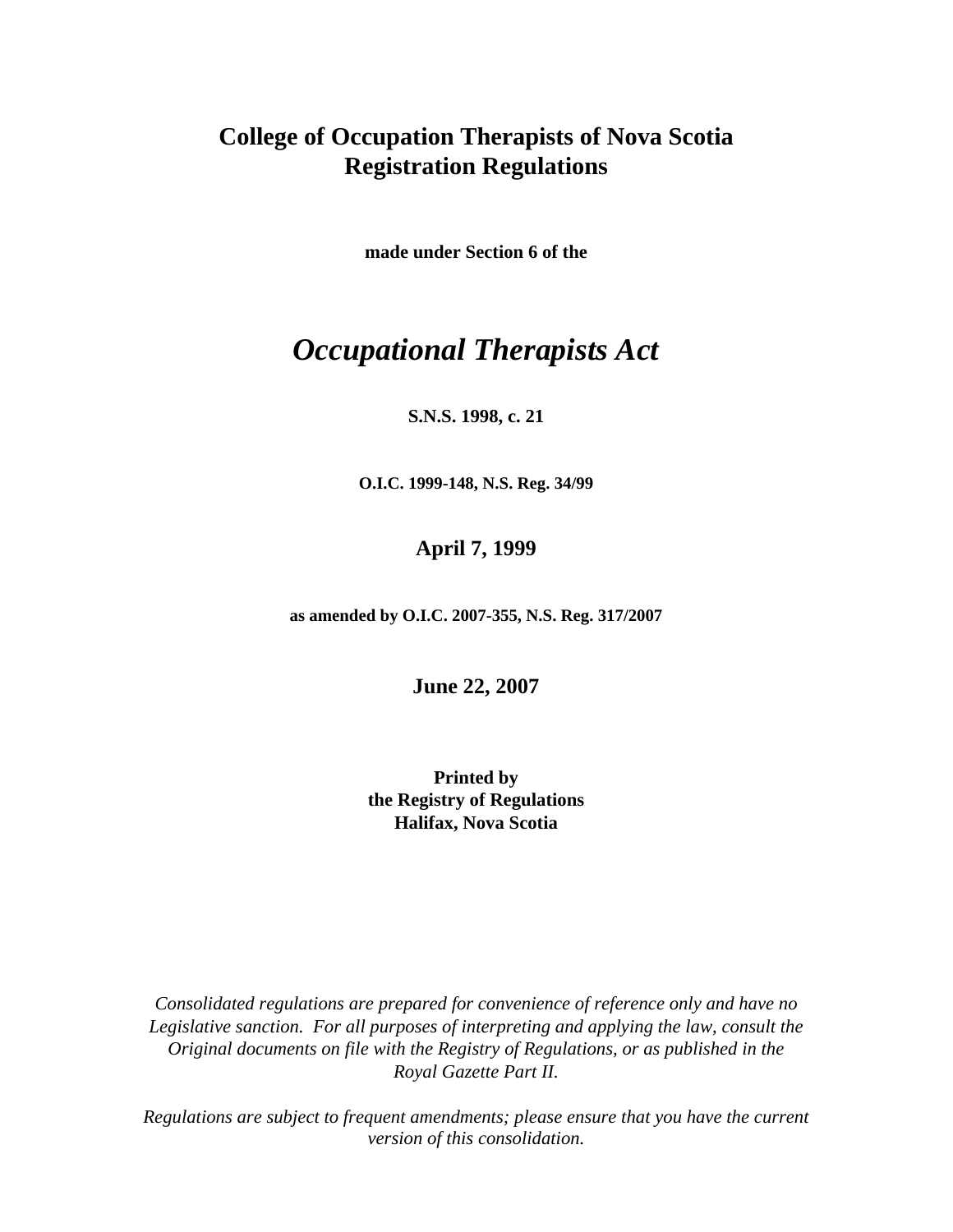## **College of Occupational Therapists of Nova Scotia Registration Regulations made under Section 6 of the** *Occupational Therapists Act* **S.N.S. 1998, c. 21 O.I.C. 1999-148 (April 7, 1999), N.S. Reg. 34/99 as amended by O.I.C. 2007-355 (June 22, 2007), N.S. Reg. 317/2007**

#### **Citation**

**1** These regulations may be cited as the *College of Occupational Therapists of Nova Scotia Registration Regulations*.

#### **Definitions**

**2** In these regulations,

- (a) "Act" means the *Occupational Therapists Act*;
- (b) "Annual Renewal Form" means the form used by members to renew their registration and licence and shall be in the form prescribed by the Board in the *General Regulations*;
- (c) "Board" means the Board of the College;
- (d) "College" means the College of Occupational Therapists of Nova Scotia;
- (e) "currency hours" means paid hours of service within the scope of practice of the profession of occupational therapy;
- (f) "expiry date" means the date or dates approved by the Board for the expiry of registrations and licences of members of the College;
- (g) "new applicant fee" means the registration fee prescribed by the Board in the *General Regulations* to be paid by applicants who are granted registration and a licence;
- (h) "New Applicant Form" means the form used by a person to apply for registration and a licence and shall be in the form prescribed by the Board in the *General Regulations*;
- (i) "Registrar" means the person holding the office of Registrar pursuant to the Act;
- (j) "registration fee" means the annual registration fee prescribed by the Board in the *General Regulations*;
- (k) "renewal date" means the date or dates approved by the Board by which annual renewal must be effected pursuant to Section 12, that are at least 2 weeks prior to the applicable expiry date;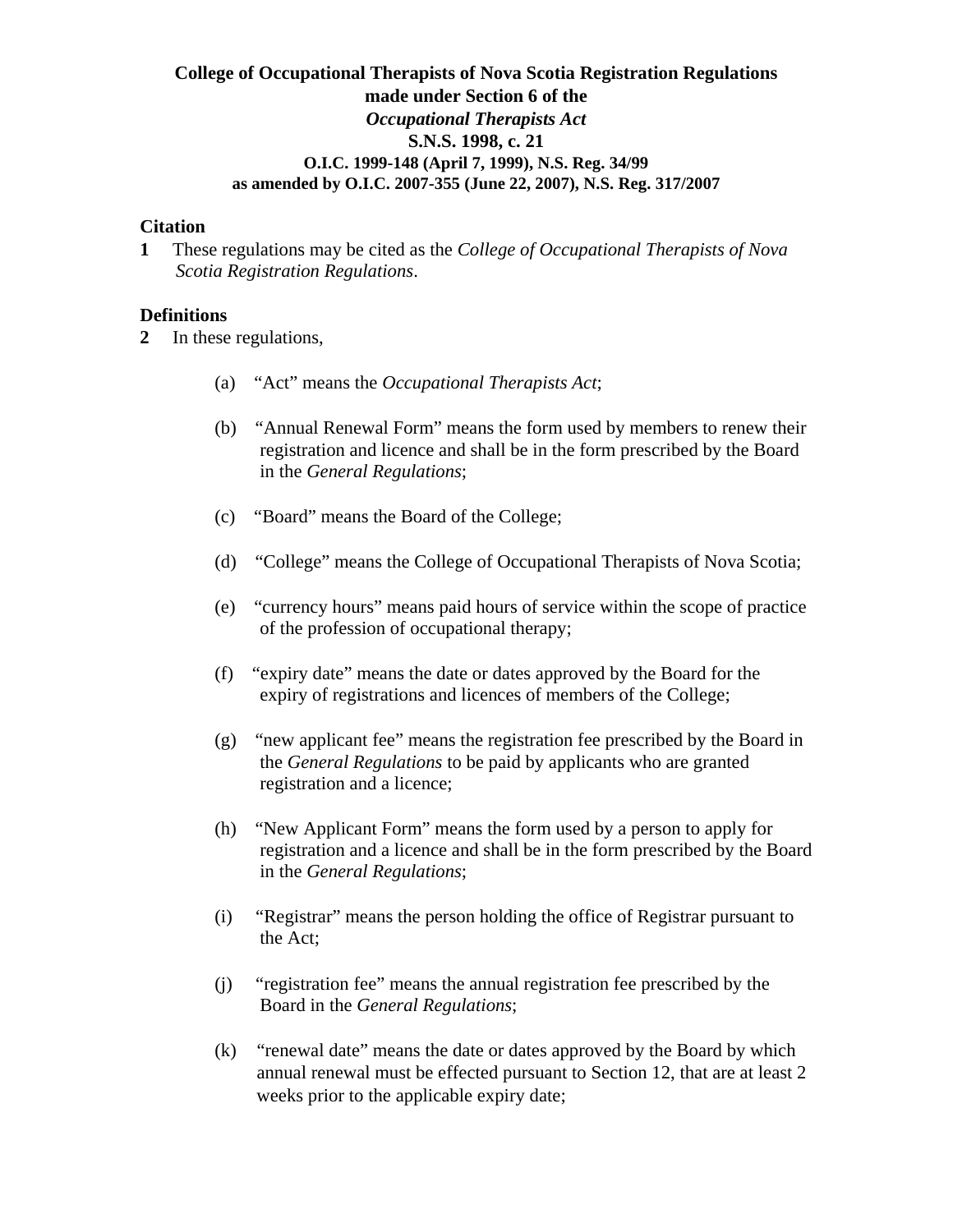- (l) "re-registration fee" means the fee prescribed by the Board in the *General Regulations* that is to be paid by a person who is relicensed or re-instated pursuant to Section 28 of the Act or these regulations;
- (m) "scope of practice" means
	- (i) the specialty in which the member is registered in the Specialists Register,
	- (ii) the type of practice as specified in any other Register provided for in the Act,
	- (iii) the type of practice determined by any terms or conditions attached to a licence,
	- (iv) those aspects of the practice of occupational therapy for which an occupational therapist possesses appropriate education and experience, as determined by the Board, or
	- (v) any other non-clinical occupational therapy practice,

as the context requires; and

(n) "spouse", despite subclause  $2(y)(ii)$  of the Act, includes a person who is living with another person, having lived with that person for at least one year, if the 2 persons have publicly represented themselves as husband and wife or as in an analogous relationship.

#### **Conflict**

**3** Where these regulations pertain to matters described in clause 6(3)(a) of the Act and conflict with the *General Regulations* of the Board made pursuant to clauses 6(2)(g), (i), (j), (m), (n) or (o) of the Act, the *General Regulations* shall prevail.

#### **Registration fees**

- **4** An applicant for membership in the College shall pay to the Registrar, or such person as the Registrar may designate, the new applicant fee.
- **5** In order to renew the member's registration for the following licensing year, each member of the College shall pay to the Registrar, or such person as the Registrar may designate, the registration fee.
- **6** If an applicant or member is to be registered for a period of less than 3 months in any one licensing year, the applicant or member shall pay one-half of the new applicant fee or the registration fee, as the case may be.
- **7 (1)** Where an applicant is registered within 60 days prior to the renewal date in any year, the payment in full of the registration fee for the current year shall be deemed payment for the ensuing year as well.
	- **(2)** An applicant shall not have the benefit of both Section 6 and subsection 7(1).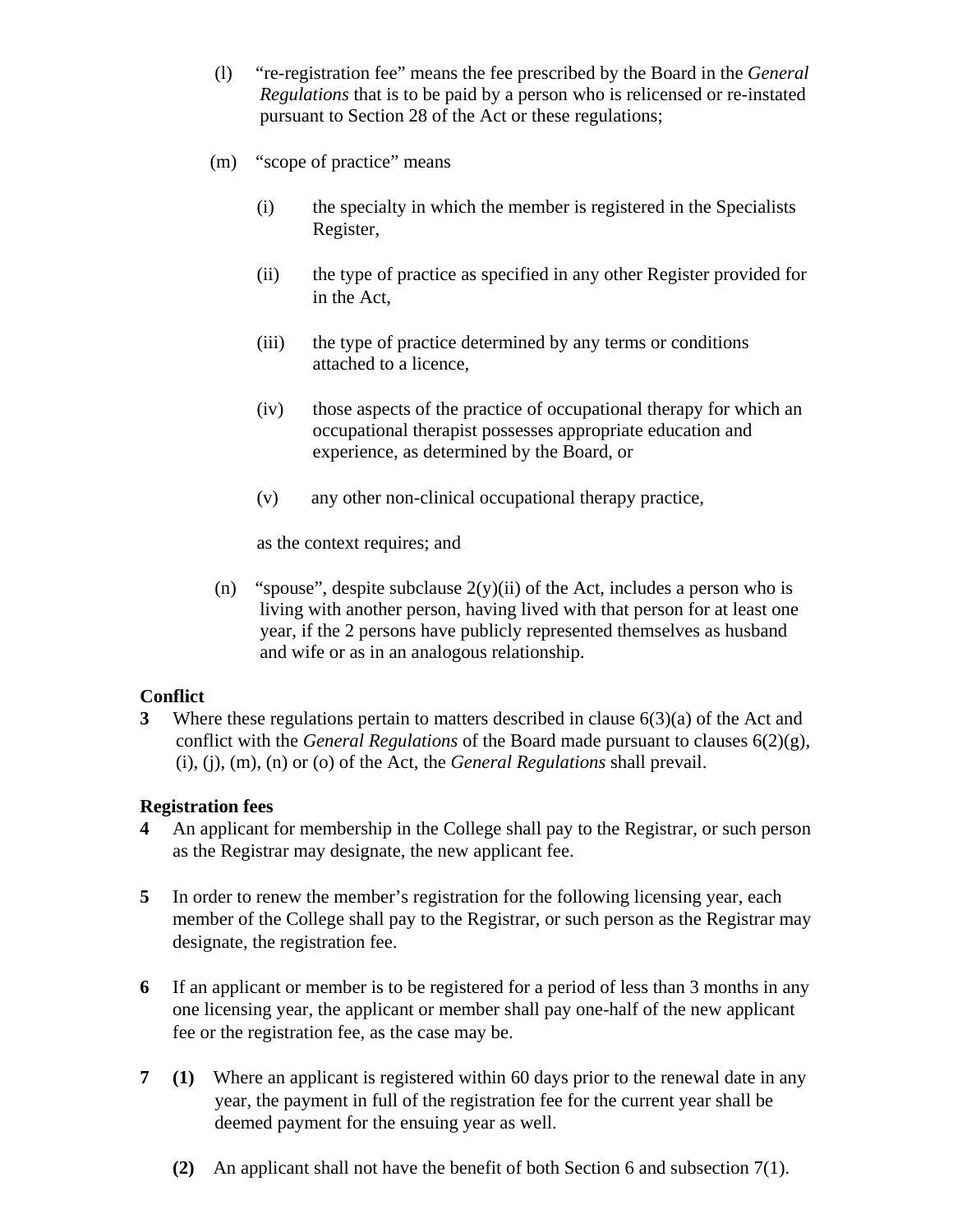**8** The Board may, upon application for registration, waive payment of the registration fee of an occupational therapist who is registered in another jurisdiction and who will be practising in the Province for a period of less than 3 months for special purposes, as approved by the Board.

## **Expiry and renewal**

- **9** The registration and licence of a member of the College shall expire each year on the applicable expiry date.
- **10** Each member shall be advised of the expiry date and the renewal date applicable to that member's registration and licence at the time of the granting or renewal of the registration and licence.
- **11** All applications for renewal of registration shall be made on the Annual Renewal Form.
- **12** In order to renew registration, a member shall submit to the Registrar by the renewal date a completed Annual Renewal Form that includes or is accompanied by
	- (a) proof of professional liability insurance coverage in accordance with Section 48;
	- (b) a declaration stating
		- (i) the number of currency hours the applicant has completed during the periods requested on the Annual Renewal Form, and
		- (ii) that the member has complied with the continuing competency portfolio requirements as outlined in Section 17A in the previous year and undertakes to continue to comply with them.

**Clause 12(b) replaced: O.I.C. 2007-355, N.S. Reg. 317/2007.**

- (c) the declaration required by Section 26; and
- (d) payment of the registration fee.
- **13 (1)** An Annual Renewal Form and any documentation or fee required to accompany the Annual Renewal Form shall be deemed to be received by the Registrar on the date that they are received by the Registrar.
	- **(2)** The Registrar shall record the date that the Annual Renewal Form and accompanying documentation is received.
- **14** The Registrar may grant or deny a member's application to renew registration.
- **15** Where an application for renewal is approved, the Registrar shall enter the name, address and qualifications of the member in the relevant register and issue a licence to the member.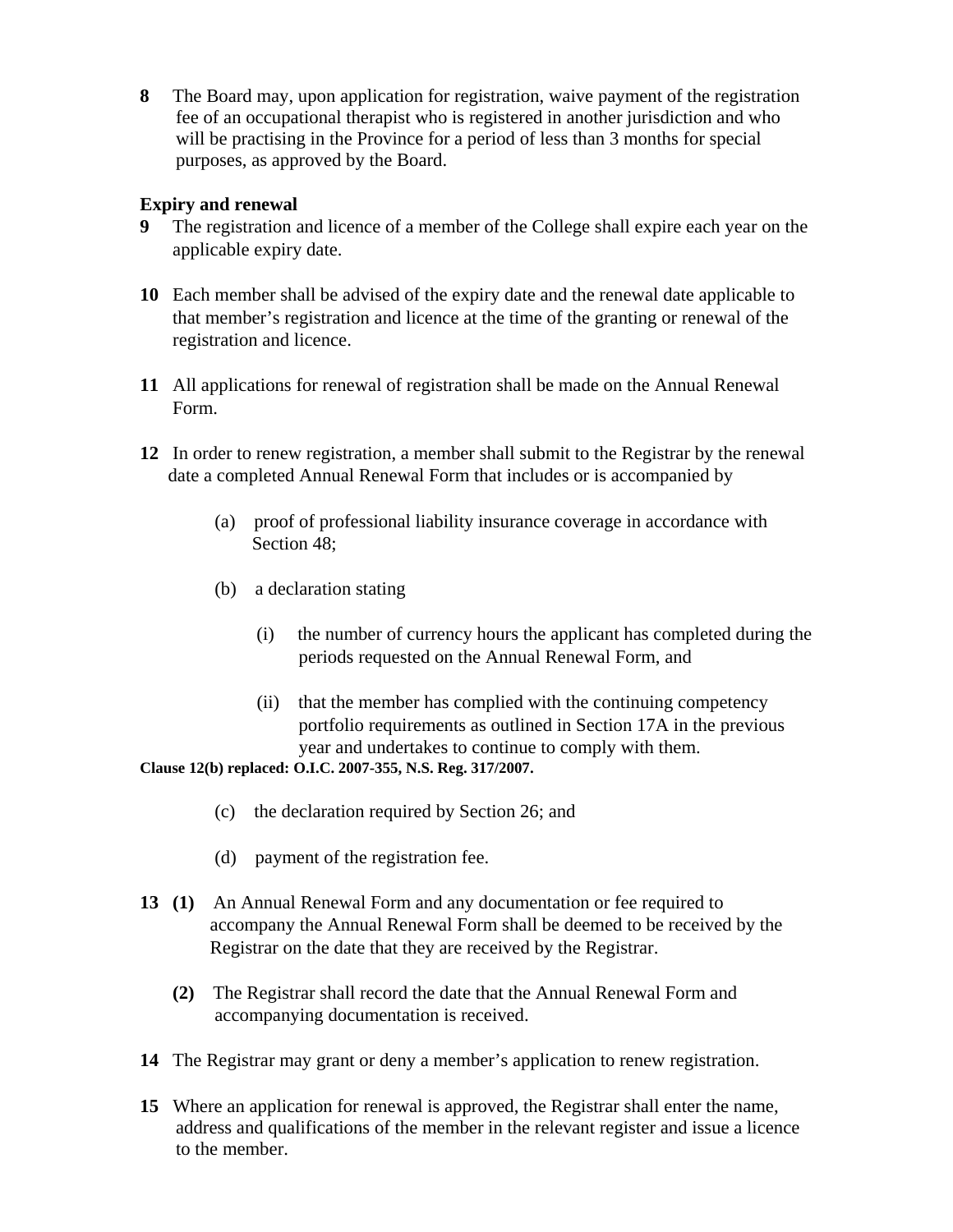- **16** Where the Registrar is not satisfied with the evidence presented by a member applying to renew their registration, the Registrar shall give notice to the member that their application to renew registration is denied, provide reasons for the denial, and,
	- (a) may; or
	- (b) where the person so requests in writing, shall,

 refer the matter to the Credentials Committee and the provisions of subsections  $28(4)$ ,  $(5)$ ,  $(6)$ ,  $(7)$  and  $(8)$  of the Act shall apply mutatis mutandis.

#### **Continuing competency requirements**

**17** All members shall complete at least 1200 currency hours in the 5-year period prior to the renewal date in order to fulfill continuing competency requirements.

#### **Continuing competency portfolio**

- **17A(1)** Each member shall maintain a continuing competency portfolio in accordance with the requirements of this Section.
	- **(2)** A continuing competency portfolio shall contain all of the following:
		- (a) a professional practice overview that includes all of the following:
			- (i) a resume and *curriculum vitae* that is complete and up to date,
			- (ii) College registration documentation,
			- (iii) proof of malpractice insurance,
			- (iv) any documents mandated by the Board;
		- (b) an assessment and professional development overview that includes all of the following:
			- (i) a self-assessment document,
			- (ii) any peer and client feedback received,
			- (iii) a professional development plan as mandated by the Board;
		- (c) a copy of each of the following documents for the College:
			- (i) the Act,
			- (ii) the essential competencies of practice, as provided by the Board
			- (iii) the code of ethics,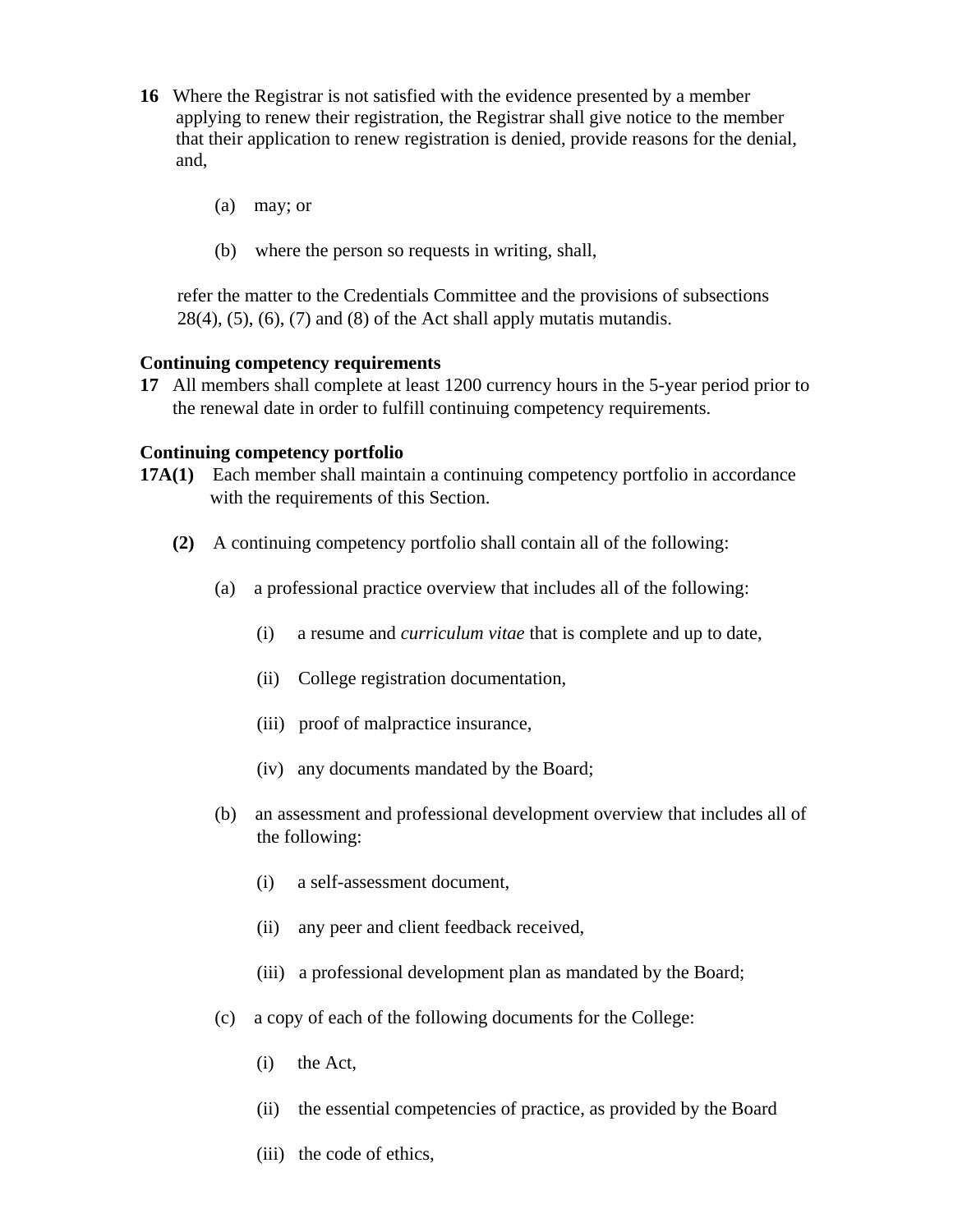- (iv) the College practice guidelines,
- (v) any documents mandated by the board.
- **(3)** A continuing competency portfolio must be in a binder format.
- **(4)** In addition to the items required for a continuing competency portfolio, the Board may issue policies and guidelines containing optional or recommended additional components.

**Section 17A added: O.I.C. 2007-355, N.S. Reg. 317/2007.**

#### **Failure to renew**

- **18** Despite Section 45, where a member fails to submit a completed Annual Renewal Form or to pay the registration fee by the renewal date, the Registrar shall forthwith notify the member and the employer of the member, if any, by registered mail,
	- (a) that the registration and licence of the member will be suspended for failing to submit a completed Annual Renewal Form or for non-payment of fees effective on the expiry date; and
	- (b) that the member will not be permitted to practise after the expiry date until the requirements of the Act and the regulations have been complied with and the member is given a notice of re-instatement by the Registrar.
- **19** If a completed Annual Renewal Form or the registration fee is not received by the expiry date, the member's registration and licence shall be suspended by the Registrar effective on the expiry date and the Registrar shall notify the member and record the effective date of the suspension on the appropriate register.
- **20 (1)** A member whose licence and registration has been suspended for failure to submit a completed Annual Renewal Form or to pay the registration fee may be re-instated by the Registrar upon compliance with the requirements and procedures set out in Section 28 of the Act and these regulations.
	- **(2)** A re-instatement pursuant to this Section shall be effective upon receipt by the member of a notice of re-instatement from the Registrar.

## **Re-registration fee**

**21** A person who is relicensed or re-instated pursuant to Section 28 of the Act or these regulations shall pay the re-registration fee to the Registrar, or such person as the Registrar may designate.

## **Exemption from subsection 33(1) of the Act**

**22** Pursuant to subsection 33(2) of the Act, a member who is absent from the Province for 2 weeks or less shall be exempted from the requirements of subsection 33(1) of the Act.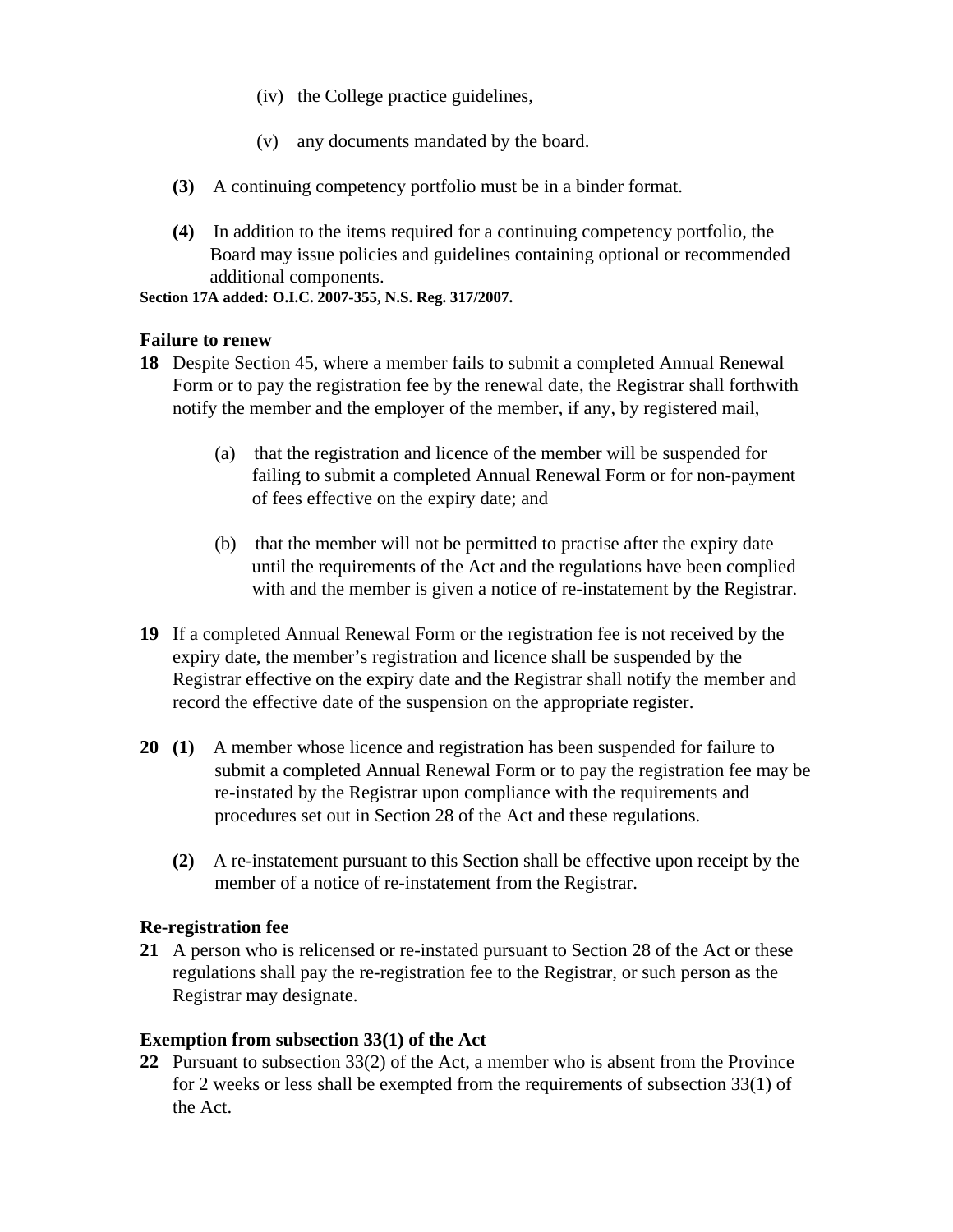## **Registration**

- **23 (1)** For the purpose of this Section,
	- (a) "practising" means actively engaging in the practice of occupational therapy in the Province by an occupational therapist who has met the requirements under the Act and regulations to practice; and
	- (b) "non-practising" means not currently engaging in the practice of occupational therapy in the Province by an occupational therapist who has met the requirements under the Act and the regulations to practice and desires to maintain his or her registration and licence.
	- **(2)** Any registration or licence granted pursuant to the Act shall be recorded in the relevant register as having either "practising" or "non-practising" status.
	- **(3)** If the status of an occupational therapist changes from either practising to non practising or non-practising to practising, the occupational therapist shall notify the Registrar in writing within 7 days.
- **24** All applications for registration or re-registration shall be made on the New Applicant Form.
- **25** A New Application Form shall be provided to an applicant by the Registrar upon request and the Registrar shall provide any applicant with a copy of the Act and regulations.
- **26** An applicant for registration shall satisfy the Registrar by a written declaration indicating
	- (a) their good standing in any of the jurisdictions in which they have practised and that neither their professional conduct nor their practice is under investigation in any other jurisdiction;
	- (b) that the applicant has not been and is not the subject of any disciplinary proceedings in any jurisdiction; and
	- (c) that the applicant has not been convicted of a criminal offence that would reasonably have negative implications for the profession as a whole or the applicant's practice of occupational therapy .
- **27** An applicant for registration or re-registration shall
	- (a) be a Canadian citizen or satisfy the Registrar that they are legally entitled to live and work in Canada;
	- (b) be able to demonstrate competency in both written and oral English or written and oral French to the satisfaction of the Registrar or as determined by the Board;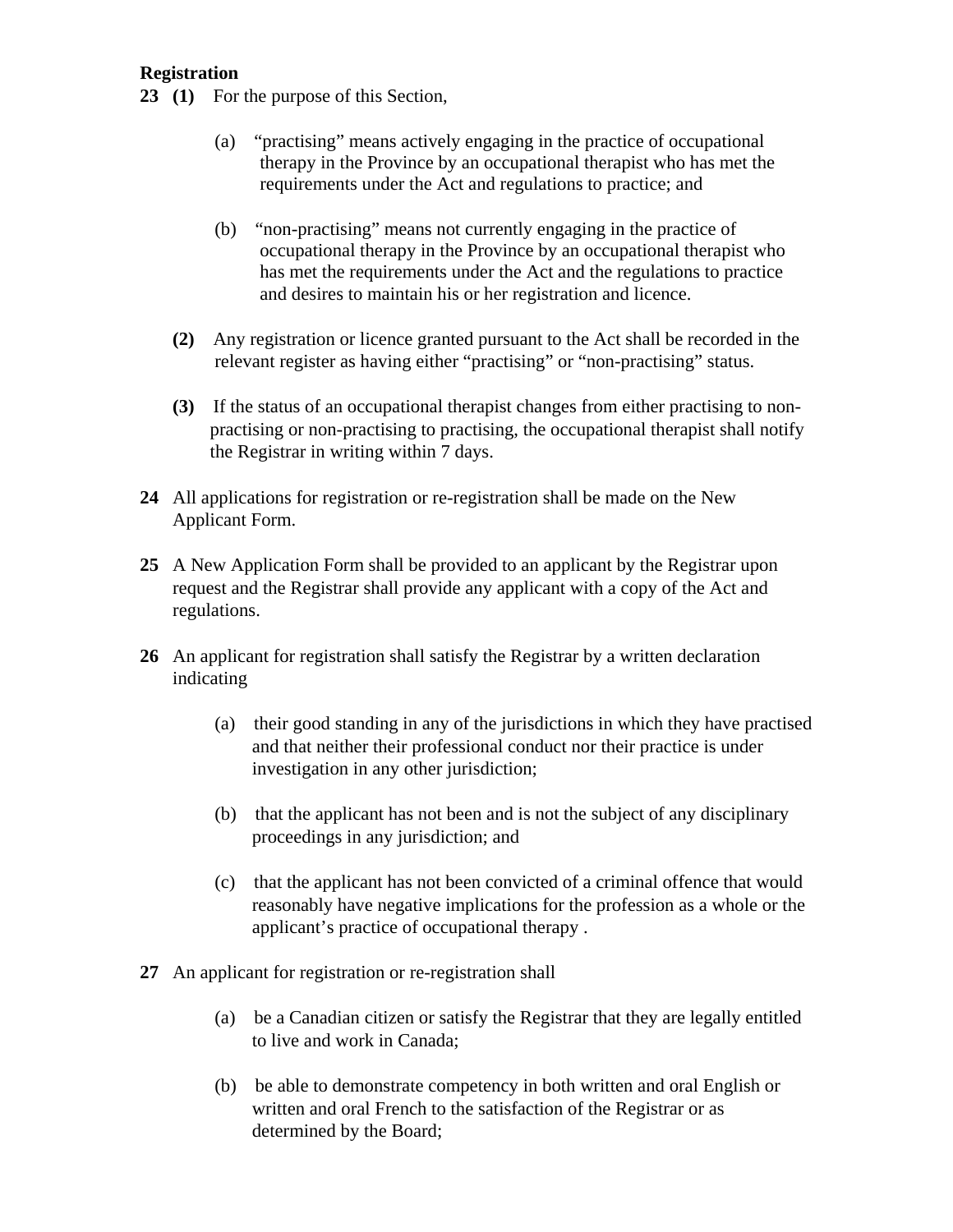- (c) be a graduate of a school of occupational therapy from an accredited Canadian university that meets the standards considered acceptable by the Board or have completed the credentialing process required by the Board;
- (d) provide evidence that they have
	- (i) completed a minimum of 1200 currency hours in the 5-year period prior to the application date, or
	- (ii) graduated from an occupational therapy program approved by the Board in the 18 months prior to the application date and have completed a minimum of 1000 hours of fieldwork or clinical practicum approved by the College, or
	- (iii) successfully completed a refresher education/re-entry program approved by the Board;
- (e) complete the New Applicant Form required by Section 24 and submit it to the Registrar with the following:
	- (i) an unmounted passport size notarized photograph,
	- (ii) a birth certificate or other identification documents satisfactory to the Registrar,
	- (iii) a certified copy of any degrees or diplomas and certificates relating to occupational therapy and occupational therapy specialties,
	- (iv) a curriculum vitae with a chronological listing of previous education and employment that includes a description of that person's clinical and non-clinical experience,
	- (v) a letter of good standing from the licensing body of any jurisdiction in which the applicant has practised in the past,
	- (vi) proof of professional liability insurance coverage in accordance with Section 48, and
	- (vii) subject to Section 28, proof of successful completion of the examination process required by the Board; and
- (f) consent to the release of information relevant to the application by such references as are requested by the Registrar.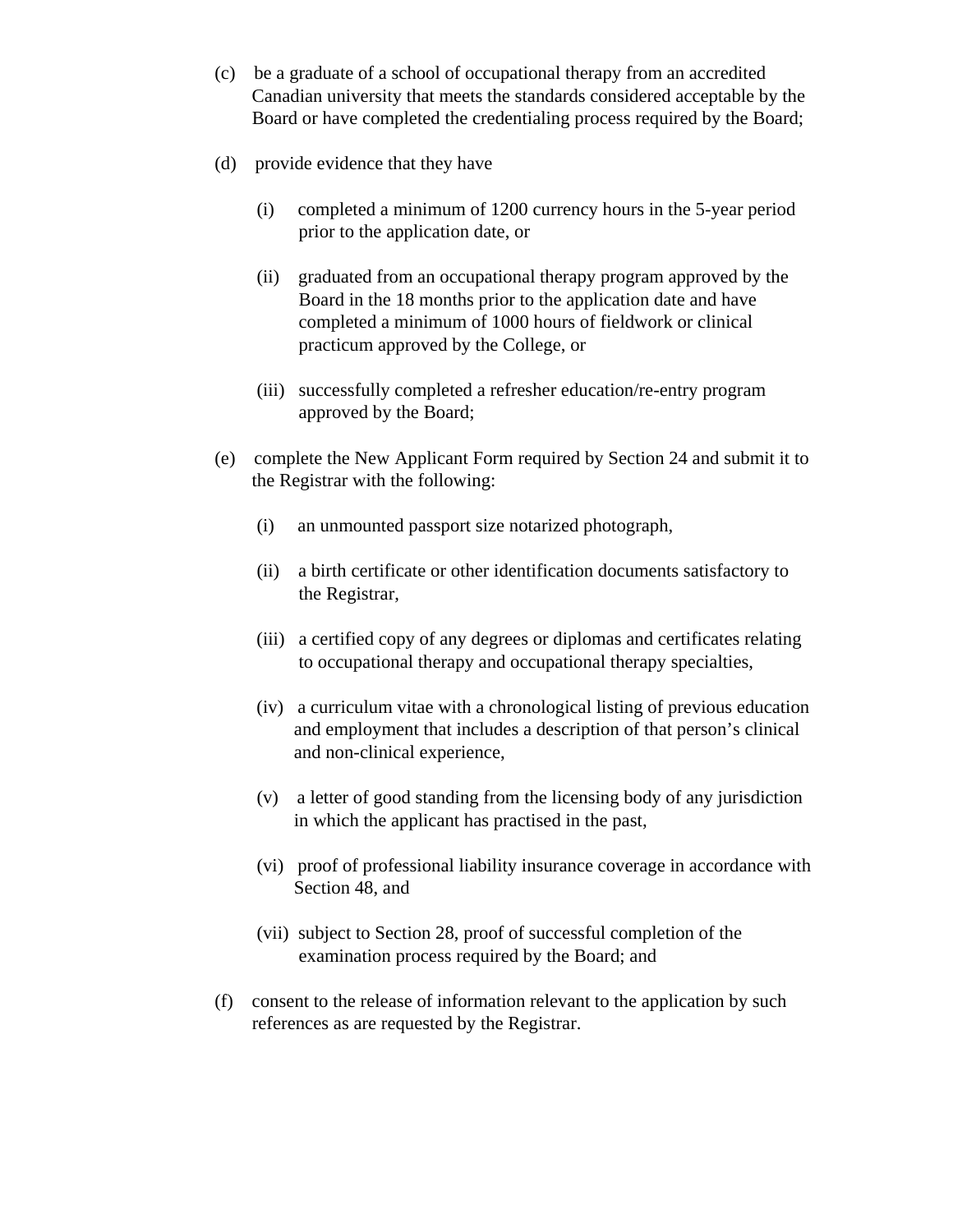## **Mutual recognition agreement**

**27A** The requirements of clause 27(c) and the examination process requirements of subclause 27(e)(vii) may be waived for an applicant for registration who meets the requirements of the "Mutual Recognition Agreement of the Association of Canadian Occupational Therapy Regulatory Organizations" and the other registration requirements in these regulations.

**Section 27A added: O.I.C. 2007-355, N.S. Reg. 317/2007.**

- **28** An applicant who has graduated from a Canadian Association of Occupational Therapists- or World Federation of Occupational Therapists-approved occupational therapy program and who established and maintained an occupational therapy practice in Canada prior to 1998 in accordance with the continuing competency requirements in Section 17 may be exempted by the Registrar from writing the certification examination.
- **29** An applicant may be required to have a personal interview with the Registrar, the Credentials Committee or the Board.
- **30** An applicant shall be required to pay any applicable fees for documentation, registration or any other fees relative to the application.
- **31** An applicant shall comply with any requirement of the Board for information pursuant to clause 25(d) of the Act.

## **Conditions on licence**

**32** The Board may impose such reasonable limitations or qualifications on a member's licence as it considers appropriate, including, but not limited to, categories of clients, procedures and interventions.

## **Scope of practice**

- **33** In addition to any conditions imposed under Section 32, it is a term, condition and limitation of registration that the member practice only within the scope of practice in which the member is educated and experienced.
- **34** When considering the scope of practice in which the member is educated and experienced, the Board may take into account their
	- (a) graduate education in occupational therapy or occupational therapy specialties;
	- (b) performance in qualifying examinations in occupational therapy and occupational therapy specialties;
	- (c) non-clinical occupational therapy practice, where registration is a requirement of employment;
	- (d) graduate education in, and evaluation of the member's performance in health disciplines not included in clauses (a) or (b) but considered appropriate by the Board; and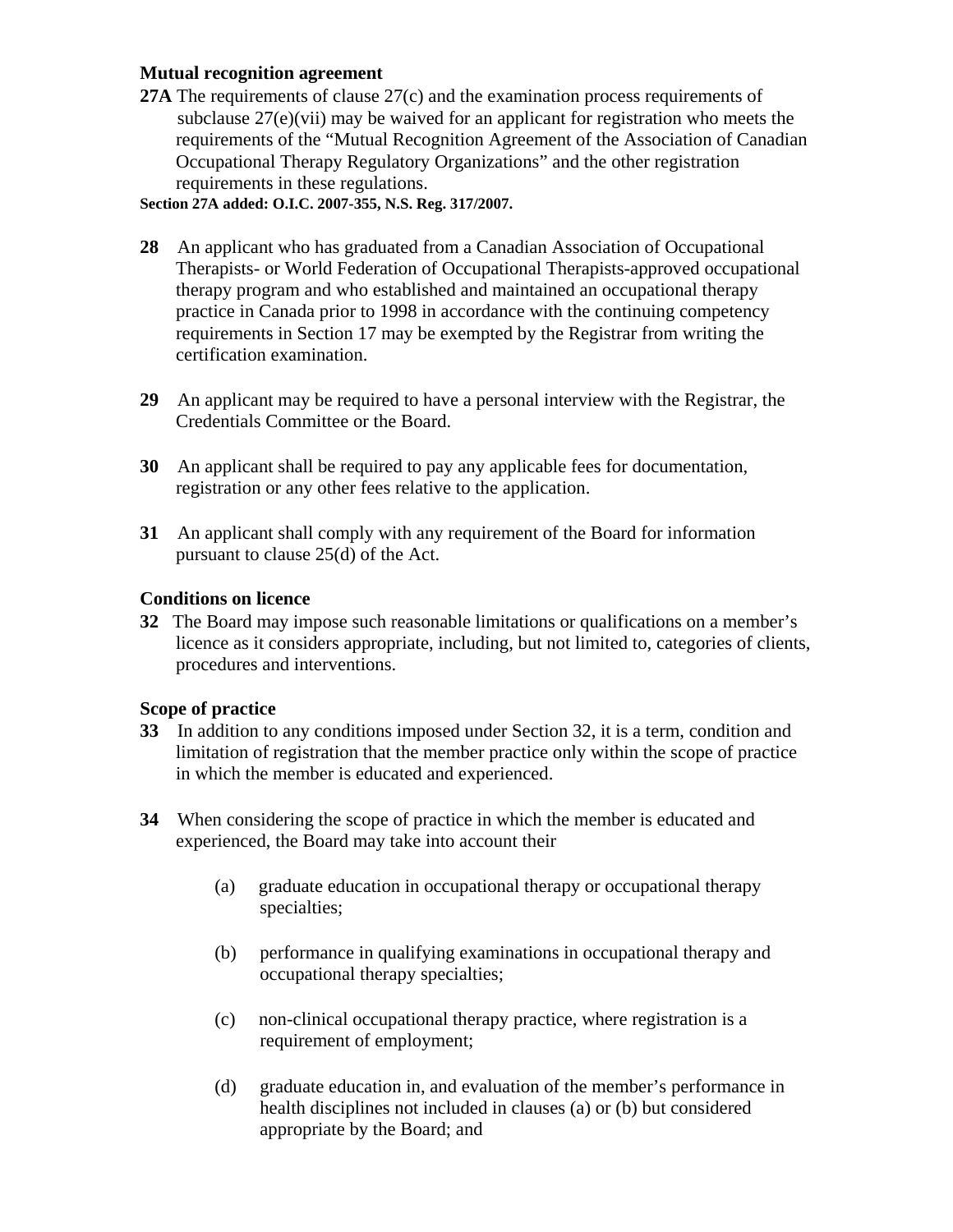- (e) scope of practice in which they were engaged in the 5-year period prior to initial registration or annual renewal of licence.
- **35** Should a member wish to change the scope of practice from the one that the member has practised for the previous 5 years, the Board may request that the member provide the Board with evidence that the member is competent to engage in the new scope of practice.
- **36** All requests from members to change their scopes of practice shall be handled on an individual basis.

## **General Register**

**37** An applicant who is accepted by the Board as a member of the College engaging in the practice of occupational therapy and who is not otherwise registered in the Defined Register may be registered in the Register pursuant to Section 19 of the Act.

#### **Re-entrance process**

- **38** Any person who has practised for a period of less than 1200 currency hours within the 5-year period prior to the date of application for membership or for renewal shall be required to successfully complete the following, as applicable:
	- (a) persons with 750 or more currency hours in the 3-year period prior to the date of application but less than 1200 currency hours in the 5-year period prior to the date of application shall complete 400 hours of supervised practice as required by the Board and shall successfully complete the Canadian Association of Occupational Therapists National Certification Examination; or
	- (b) persons with less than 750 currency hours in the 3-year period prior to the date of application and less than 1200 currency hours in the 5-year period prior to the date of application shall complete 600 hours of supervised practice and shall successfully complete the Canadian Association of Occupational Therapists National Certification Examination.

#### **Provisional registration**

- **39** For the purpose of Section 20 of the Act, a provisional registration may be granted to an applicant who otherwise meets the requirements for registration contained in the Act and regulations
	- (a) where written confirmation of a requirement for registration is temporarily unavailable but will be provided within a reasonable period of time in the opinion of the Registrar and where the Registrar is able to verify the information through some other acceptable means; or
	- (b) where the applicant is a visiting occupational therapist currently licensed in another province and is in the Province to participate in, or attend an event or an educational course as approved by the Board, or

for such other reasons as the Board considers appropriate.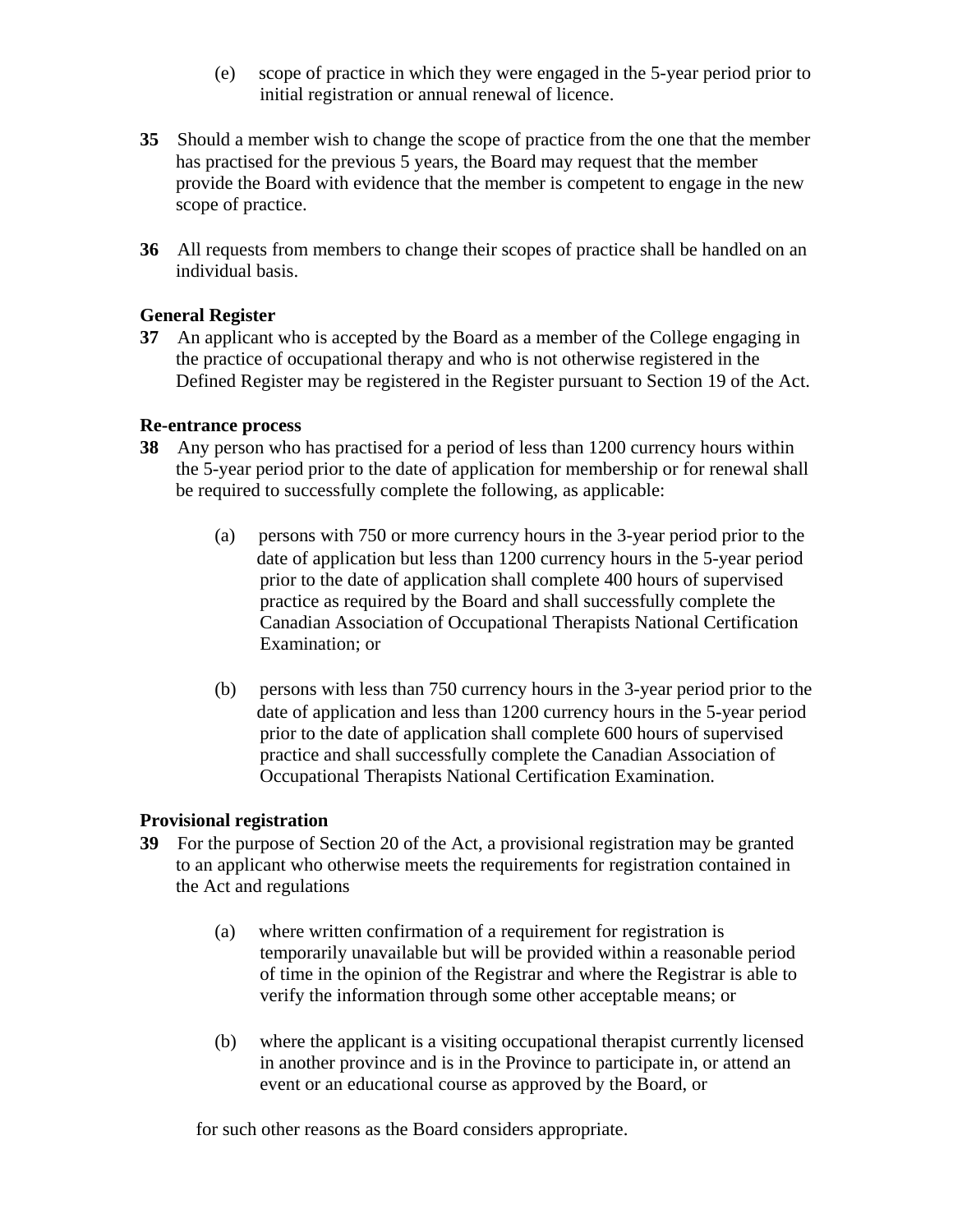- **40** A provisional registration and licence may be granted subject to terms and conditions
	- (a) as to the length of time and the place in which the person may be permitted to practice;
	- (b) as to the nature of the services the person is permitted to perform,

or any other conditions that the Registrar may, in his or her sole discretion, consider necessary and appropriate.

## **Supervised practice**

- **41 (1)** Applicants and occupational therapists may be required to undergo a period of supervised practice in a clinical occupational therapy setting approved by the Board and to demonstrate competence to practice.
	- **(2)** Persons who require supervised practice may include, but are not limited to,
		- (a) persons who are enrolled to take the Canadian Association of Occupational Therapists National Certification Examination;
		- (b) persons who do not meet the continuing competency requirements in Section 17; and
		- (c) occupational therapists who wish to change their scope of practice.
- **42 (1)** A person who requires supervised practice shall notify the College of the name of an occupational therapist who agrees to act as the person's sponsor.
	- **(2)** A sponsor referred to in subsection (1) shall
		- (a) be registered with the College but not currently practising under a provisional registration pursuant to Section 20 of the Act or registered in the Defined Register pursuant to Section 22 of the Act;
		- (b) reside in the Province;
		- (c) unless exempted by the Registrar, practise occupational therapy at the same site as the sponsored person;
		- (d) be engaged in a scope of practice comparable to that of the sponsored person;
		- (e) enter into a written agreement with the College with such terms and conditions as may be determined by the Board to be applicable to the relationship between the College, the sponsor and the sponsored person;
		- (f) report in writing on a regular basis, as considered necessary by the Board, on the performance of the sponsored person;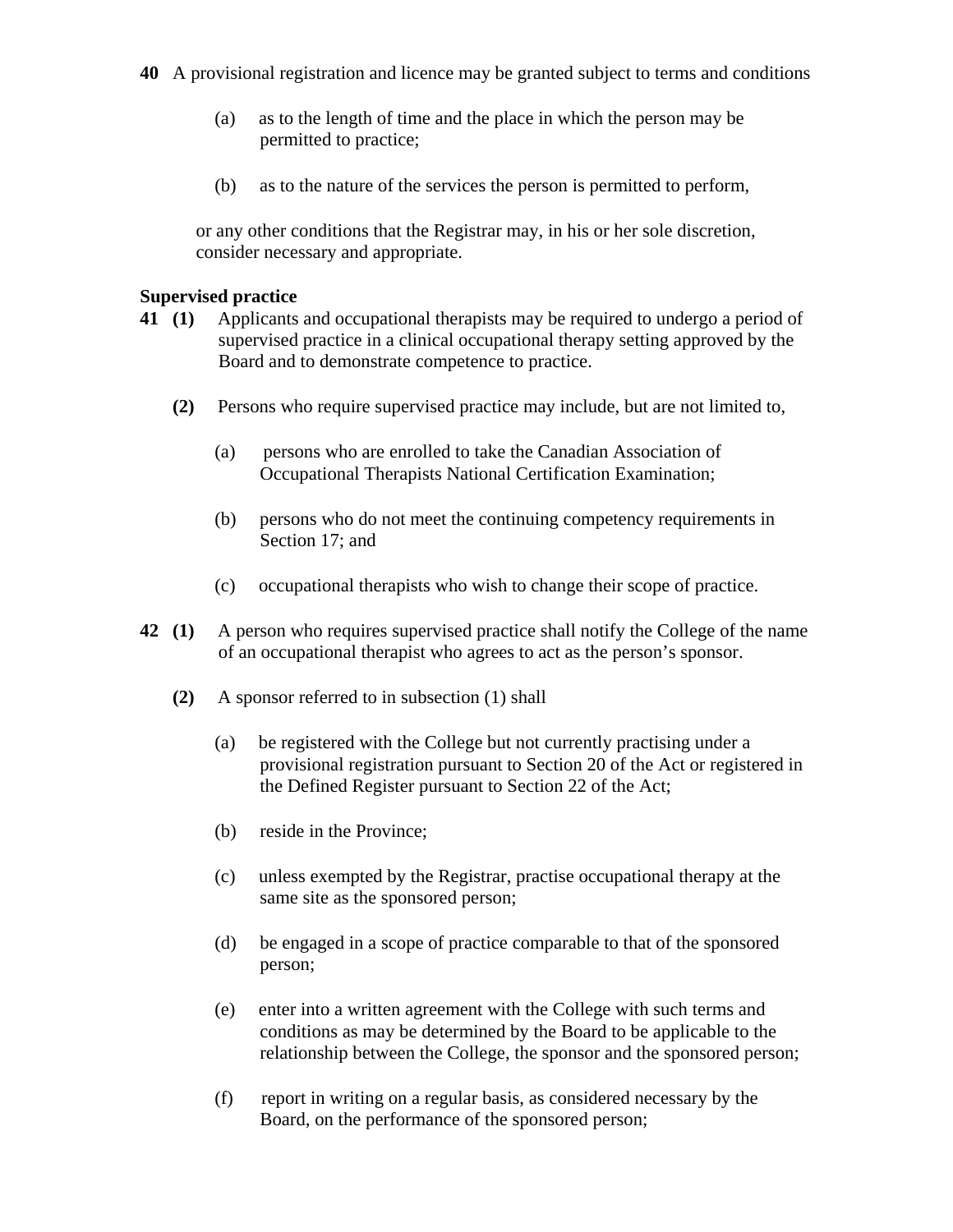- (g) notify the College promptly if concerned about the practice of the sponsored person or if any change in supervision occurs; and
- (h) comply with any other requirements considered necessary by the Board.

## **Publication**

**43** Where a member's licence or registration is suspended or revoked,

- (a) a notice of the suspension or revocation shall be published in at least one newspaper with circulation throughout the Province;
- (b) the College shall notify licensing authorities in other Canadian jurisdictions;
- (c) the College shall notify the Association of Canadian Occupational Therapy Regulatory Organizations; and
- (d) the College shall notify the National Board for Certification in Occupational Therapy in the United States.

## **Records and accounts**

**44** Occupational therapists and professional corporations are required to maintain such records and accounts as may be required by the *Standards of Practice* approved by the Board, as amended from time to time, and such records and accounts shall be made available for examination and inspection by the College upon request and the College may make copies of such records and accounts at its own expense.

#### **Suspension of licence**

- **45** The licence of a member may be suspended by the Registrar without notice or investigation upon contravention of any regulation that requires the member to pay a fee, file a document or to do any other act by a specified or ascertainable date.
- **46** A licence suspended pursuant to Section 45 shall not be re-instated until such time as the member has paid the fee, filed the document or carried out whatever act was required.
- **47** Where the Registrar suspends the licence of a member pursuant to Section 45, the member shall immediately cease practice until such time as they are re-instated by the Registrar and a notice of re-instatement is received from the Registrar.

#### **Minimum professional liability insurance**

**48** Every occupational therapist shall ensure that they are covered by a minimum of \$5 000 000.00 professional liability insurance, with a legal expenses endorsement for investigation of complaints by a regulatory body, prior to engaging in the practice of occupational therapy and no member shall engage in the practice of occupational therapy unless they are insured in accordance with this Section.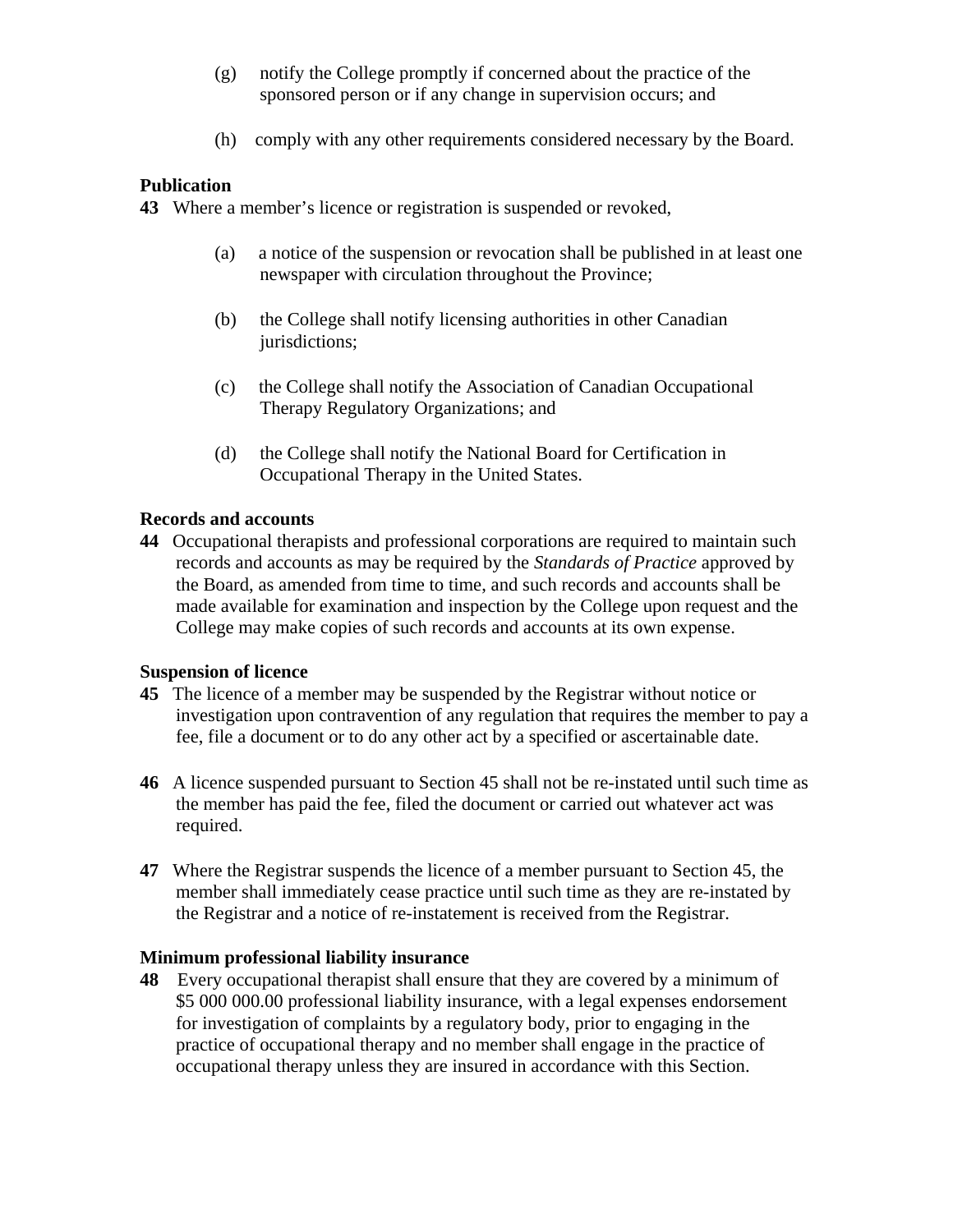## **Designated titles**

- **49** A member in the practice of occupational therapy shall only use the titles "Occupational Therapist", "Licenced Occupational Therapist", "Registered Occupational Therapist" or "O.T.Reg. (N.S.)" and may use in association with the member's name any academic degree, diplomas or certificates held by the member and approved by the Board for such use.
- **50** An occupational therapist under this Act who advertises or uses the words "Clinic", "Institute", "Health Service" or any other non-personal designation shall include with the designation the name or names of the occupational therapists working at such service.
- **51 (1)** No occupational therapist shall use or condone the use of any terms, titles or designations indicating specialization or expertise in any branch of occupational therapy or with respect to any particular aspect of occupational therapy or with respect to any area of preferred practice, whether approved by the Board as a specialist class or not, unless that person is registered in the Specialists Register and is using a term, title or designation approved by the Board.
	- **(2)** For the purpose of this Section, in any proceedings under the Act, the onus of proving that a term, title, or designation is approved by the Board shall be on the occupational therapist seeking to rely upon such approval.
	- **(3)** This Section shall apply mutatis mutandis to a professional corporation under the Act.

## **Advertising**

- **52** Subject to Section 54, an occupational therapist may advertise the services they provide.
- **53** Any proposed notice or advertisement that deviates from Sections 49, 50, 51 or 54 shall be submitted to the Board, which may grant or refuse permission to publish such notice or advertisement.
- **54** No occupational therapist shall advertise the services they provide in a manner that
	- (a) claims superiority of practice over that of another occupational therapist;
	- (b) is inaccurate;
	- (c) is capable of misleading the public;
	- (d) is in the nature of a testimonial or a comparative statement;
	- (e) makes any claim as to the quality or efficacy of the services provided;
	- (f) tends to promote the excessive or unnecessary use of the services provided; or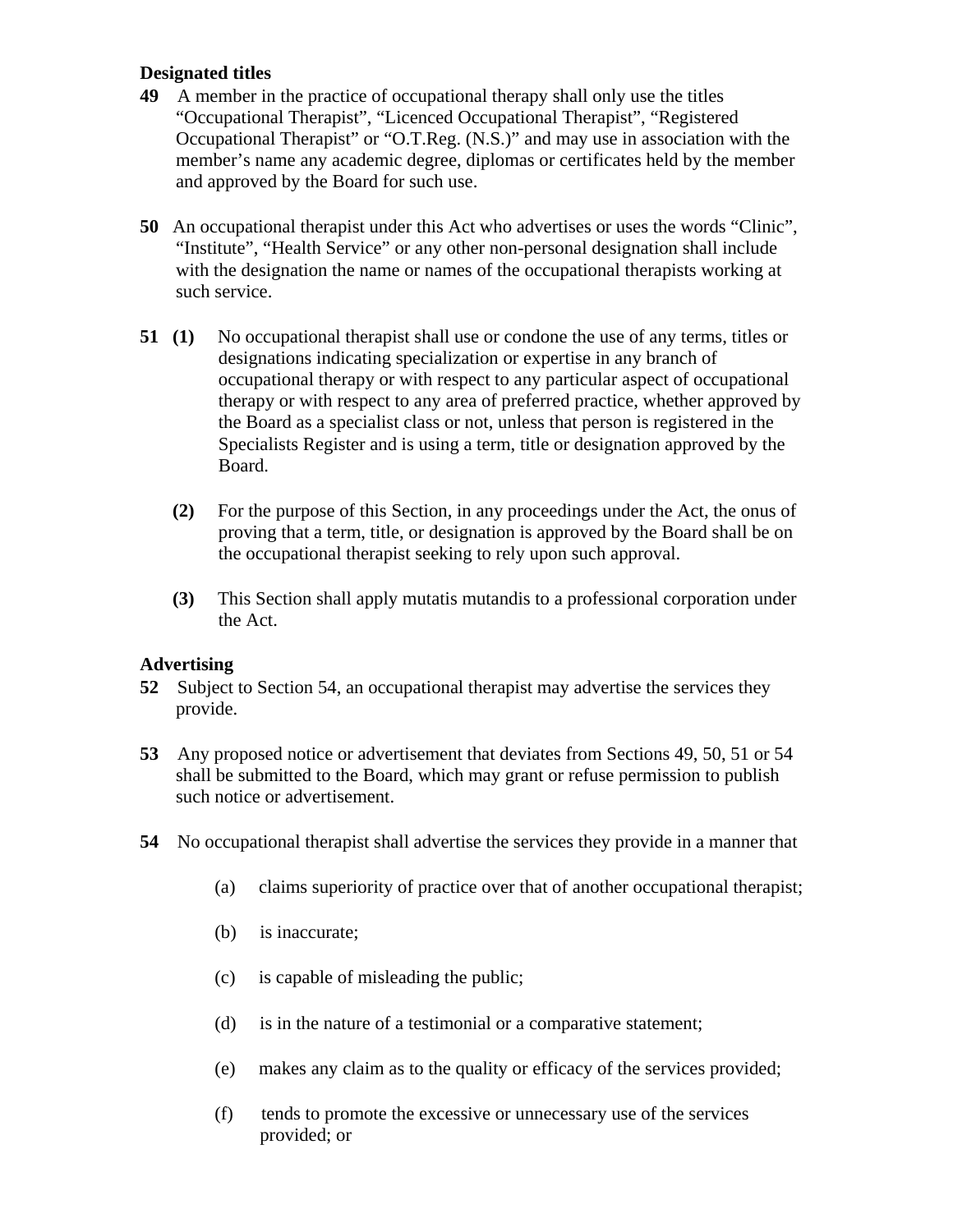- $(g)$  is of a character which could reasonably be regarded as likely to bring the profession of occupational therapy into disrepute.
- **55** Professional signs shall
	- (a) be dignified and restrained in character;
	- (b) be limited in position, size, design and wording to no more than is reasonably required to indicate the exact location of and entrance to the premises where the practice is carried on; and
	- (c) not display anything other than as outlined in Sections 49, 50, and 51.
- **56** Sections 52 to 55 shall apply mutatis mutandis to a professional corporation under the Act.

## **Professional standards**

- **57 (1)** A member in the practice of occupational therapy shall follow the *Standards of Practice* approved by the Board in the performance of professional services and shall
	- (a) maintain the premises in which the member engages in the practice of occupational therapy in a sanitary and hygienic condition;
	- (b) maintain the equipment with which the member engages in the practice of occupational therapy in working order and in a hygienic condition; and
	- (c) maintain a legible record respecting each client of the member that shall include
		- (i) the name, address, age and sex of the client,
		- (ii) the name of the client's physician and/or referring agency,
		- (iii) the client's case history, including relevant medical and social data and an occupational profile which summarizes the client's prioritized occupational performance issues, occupational [performance components and environmental conditions, and the] client's strengths and resources,
		- (iv) the evaluation and assessment procedures utilized, the findings obtained, and the occupational performance issues identified,
		- (v) progress notes containing a record of the action plan implemented to achieve targeted outcomes, with progress, changes to the plans, reasons for the changes and referrals to other sources documented, and the status of the client on discharge,
		- (vi) copies of reports respecting the client received from other sources or issued to other sources,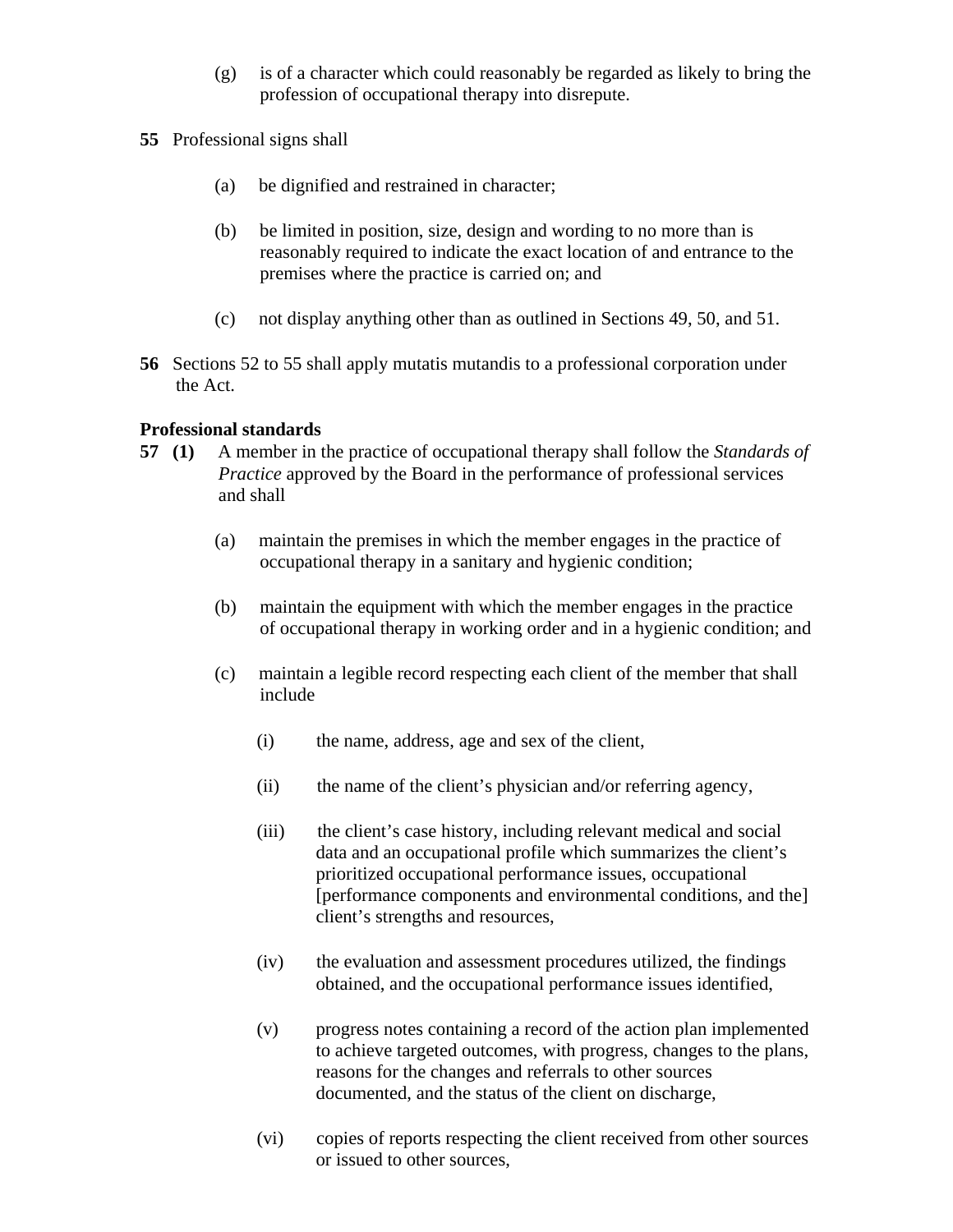- (vii) documentation to substantiate the frequency the client was seen by the member, or rendered a professional service by the member in accordance with workplace requirements, where applicable,
- (viii) where applicable, a record of the member's fees and charges, and
- (ix) all applicable information from the referring source including diagnosis and prescription from a physician where required by the member's workplace.
- **(2)** Subject to subsection (4), a member shall keep the records required under clause  $(1)(c)$  in a systematic manner and shall retain each record for a period of not less than 6 years after the date of the last entry in the record and, upon cessation of practice, shall ensure the safe custody of the member's records.
- **(3)** A member shall make records kept pursuant to clause (1)(c) and books, records, documents, equipment and things relevant thereto available at reasonable hours for inspection by a member or members of a committee of the College.
- **(4)** A member shall not be required to comply with subsection (2) where that member is employed in a health care facility which maintains records on behalf of the member.

## **Conflict of interest**

- **58 (1)** In this Section, "member of the family" means a child, parent, grandparent, uncle, aunt, brother, sister, grandchild, niece, nephew, first cousin, and spouse of the member.
	- **(2)** A member shall not engage in the practice of occupational therapy where the member has a conflict of interest.
	- **(3)** It is a conflict of interest for a member to
		- (a) charge a fee to an agency making payment for professional services rendered to a member of the family;
		- (b) share fees with any person who has referred a client, or receive fees from any person to whom a member has referred a client or directly or indirectly receive, make or confer a rebate, credit, commission or other benefit by reason of the referral of a client from or to any other person; or
		- (c) practice in any situation or enter into any arrangement by reason of which the interest of the member or any person associated with the member in the member's occupational therapy practice or in the provision of the member's professional services influences, or is likely to influence, adversely the discharge of the member's professional obligations as an occupational therapist.